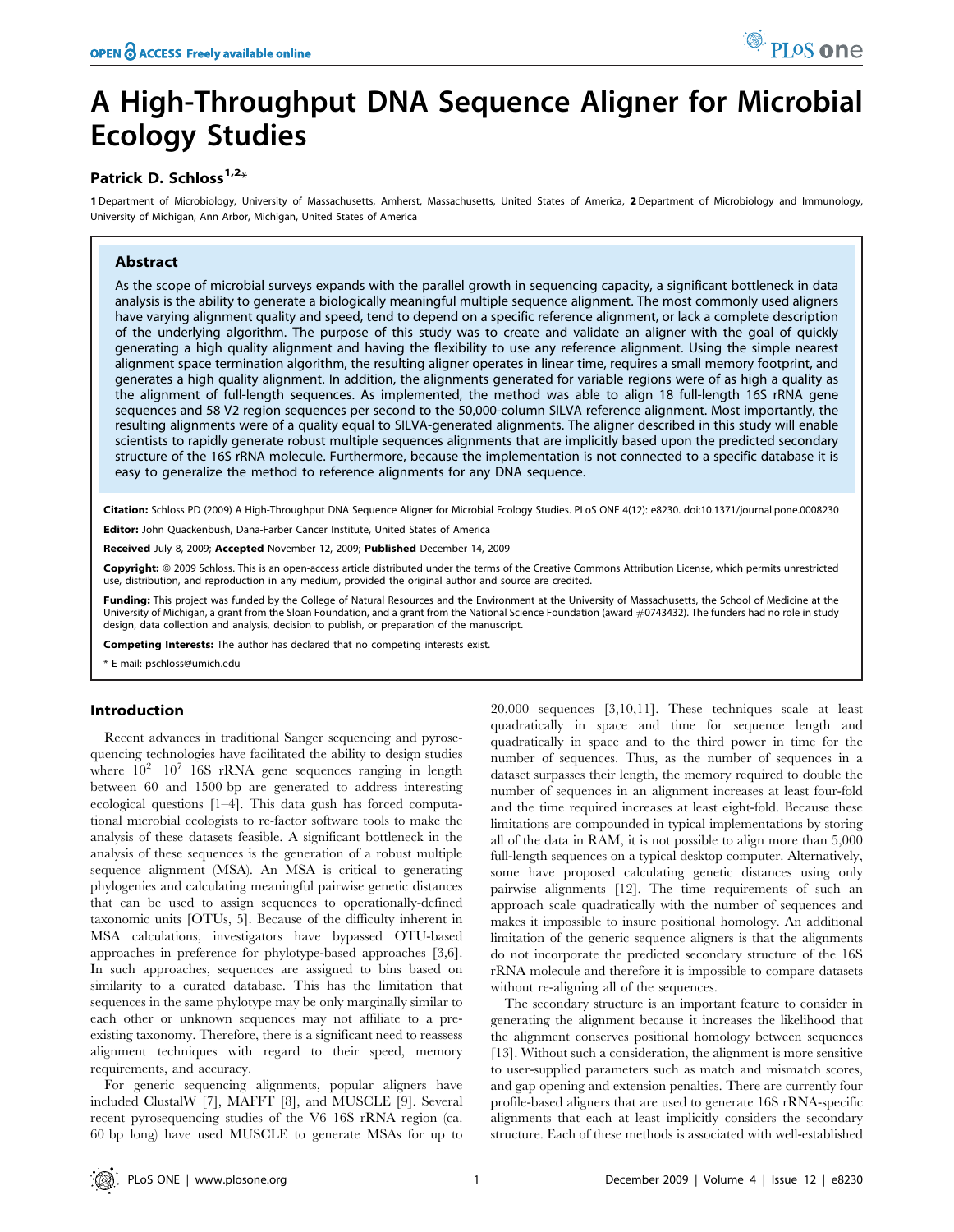16S rRNA gene databases and reference MSAs, which each have strengths and weaknesses. A general advantage of each of these methods is that rather than generating alignments de novo, they perform profile-based alignments and their complexity scales linearly in time and have a minimal memory footprint. In deciding upon an aligner it is important to consider the alignment quality, ability to align large datasets, speed, dependence on a specific database, cost, and openness of the algorithm.

The RDP (http://rdp.cme.msu.edu) aligner uses 16S rRNA secondary structure models to generate and apply hidden Markov models within Infernal [14,15]. Although this has the strength of directly incorporating the secondary structure of the 16S rRNA molecule, the number of available models is limited, which causes variable regions to not be aligned. Furthermore, while the aligner scales linearly in time (i.e. doubling the number of sequences doubles the time required to construct the MSA), the alignment process is relatively slow compared to other methods. Finally, the length and structure of the RDP alignment changes as new reference models are included. This requires users to re-align their data each time they acquire new sequences. The strengths of the RDP aligner are that it is free, open source, and can be run on a user's local computer.

The popular software package, ARB [16], has a built-in aligner that has yet to be fully described in the literature. Although specific details are lacking, the aligner uses a suffix tree to find related reference sequences and that the actual alignment step uses multiple reference sequences and secondary structure information to carryout the alignment. Perhaps the most significant limitation in the ARB implementation is that suffix tree server has become practically unusable to most users as the number of full-length sequences has increased. As an alternative, the ARB developers have spun-off the SILVA database project (http://www.arb-silva. de). SILVA serves as a repository for aligned rRNA sequences and the SINA aligner [17]. This implementation of the ARB aligner is more convenient, but also has yet to be described in the literature. Complicating matters is that the website limits users to aligning 300 sequences at a time; aligning additional sequences is available on a pay-for-use basis. Although the MSA length and structure is stable, it is an unwieldy 50,000 columns long.

The aligner available through the greengenes website (http:// greengenes.lbl.gov) is not explicitly dependent on secondary structure models; however, the generation of the reference database alignment does take into account the secondary structure (Fig. 1) [18,19]. The reference alignment is considerably shorter than the SILVA alignment (7,682 columns). Although the source code for the greengenes aligner is not open, the algorithm has been published [19]. The original implementation used kmer searching with 7-mers to identify the closest template sequence in the reference database. The current implementation uses blastn [20] to identify the longest template sequence among the top-ten matches (TZ DeSantis, personal communication). In the second step, the algorithm uses blastn to generate pairwise alignments between the unaligned candidate and template sequences; in the current greengenes implementation the same blastn alignment generated in the first step is used for the second step. Finally, gap positions are introduced to the candidate sequence so that the final alignment is the same length as the reference database and positional homology is maintained using the nearest alignment space termination (NAST) algorithm. The speed of the aligner scales linearly with the number of candidate sequences so that doubling the number of candidate sequences would double the time requirement. The only significant memory requirement is what is required to store the reference alignment. A challenge in each of these profile-based methods is the creation of a high-



Figure 1. Flowchart describing the alignment algorithm. The published and current greengenes aligner algorithm is shown in black and the modifications that were tested in this study are shown in blue. doi:10.1371/journal.pone.0008230.g001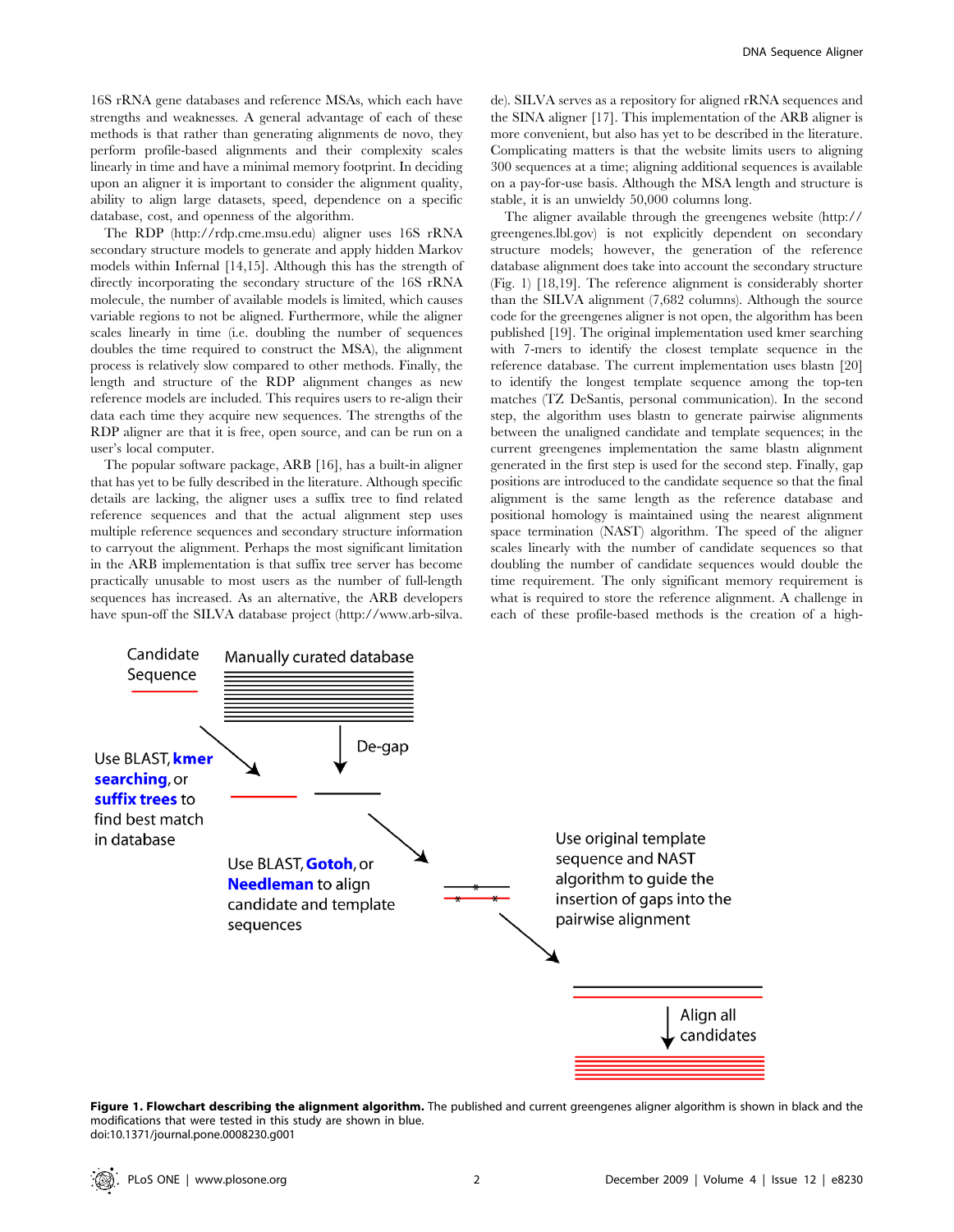quality reference alignment because the alignments that are generated will only be as good as the reference. Assuming that one has a good reference alignment, the greengenes aligner appears to have the most potential for quickly generating a high quality sequence alignment.

In the present study I used several simulations to assess how various permutations of the alignment algorithm effect alignment quality and speed. Specifically, I tested various methods of identifying the best template sequence and completing the pairwise alignments (Fig. 1). I was also interested in determining how well these results generalized to various regions within the 16S rRNA gene sequence commonly used in recently published surveys. This study enabled me to produce an aligner that rapidly produced high-quality alignments, robust to analysis of sequence fragments, could be generalized to genes other than 16S rRNA, and made independent of a specific database.

#### Results

# Comparison of Database Quality

I identified 200,433 unique, high-quality, aligned 16S rRNA gene sequences that were shared by the SILVA, greengenes, and RDP databases. ARB databases provided by SILVA and greengenes include helical mapping data that indicate which bases pair with each other within the predicted 16S rRNA secondary structure. For example, using the SILVA alignment, the 1,542 bp E. coli 16S rRNA secondary structure consists of 1,028 bases that are expected to form pairs. Of these, 808 form normal Watson-Crick base pairs (i.e. AT, GC; marked with a  $\sim$  in ARB), 202 form weak pairs (i.e. GA, TT, GT; marked ' $-$ ', ' $=$ ', or '+'), and 18 do not pair (i.e. AA, AC, CC, CT, GG; marked '#'). Although sequences naturally have non-pairing bases within the paring regions of the secondary structure, an excessive number of these is an indicator of poor sequence alignment (e.g. Fig. 2). With this in mind, I compared the number of non-paring bases in each sequence from the SILVA and greengenes databases. On average, each sequence alignment had 18.0 more non-paring bases  $(sd = 16.0)$  in the greengenes alignment than in the SILVA alignment; only 5.8% of the greengenes aligned sequences had fewer non-pairs than the SILVA aligned sequences. It was not possible to perform a similar analysis with the RDP alignment because similar helical mapping data are not available. Rather, I counted the number of unaligned bases in each sequence, which they indicate in a lower case typeface to characterize the RDP alignment (Fig. 2). On average, 7.6% of each sequence's bases were unaligned  $(sd = 1.5\%)$  and within the variable regions targeted by pyrosequencing the percentage was higher. Based on these analyses, I decided to use the SILVA MSA to evaluate the new aligner.

#### Database Searching Methods

The first step in the alignment algorithm is to find the most similar template sequence for each unaligned candidate sequence. The ARB aligner uses a suffix tree search method and the greengenes aligner has used either a kmer searching method or blastn. Suffix tree and kmer searching have the advantage that they are alignment independent techniques, which could make them considerably faster than using the alignment-based blastn approach. The extent of the speed-up and the effect on accuracy were unknown. To assess the accuracy, I calculated the similarity between each SILVA-aligned candidate sequence and each of the template sequences. These similarities were used to assess how well each method identified the best match and resulting alignment quality.

Regardless of the region within the 16S rRNA gene, kmer searching outperformed both blastn and suffix tree searching in its ability to find the best template (Tables 1 and S1). When searching against full-length templates, 7 to 9-mers provided the closest matches. Across the 10 regions that I tested, between 68 and 77% of the candidates found their true best template match. With the exception of the V6 region, the average candidate sequence found a template sequence that was between 3.7 and 7.5% different from the optimal template when using kmer searching; the V6 candidates averaged a difference of 12.5% from their optimal template. A difference of 10% between V6 fragments is

#### **RDP**

#### E. coli (U00096) E. casseliflavus (Y18161) E. termitis (AM039968) Uncultured (AY830399) Uncultured (EF510700)

### greengenes

E. coli (U00096) E. casseliflavus (Y18161) E. termitis (AM039968) Uncultured (AY830399) Uncultured (EF510700)

#### **SILVA**

E. coli (U00096) E. casseliflavus (Y18161) E. termitis (AM039968) Uncultured (AY830399) Uncultured (EF510700)

AGTCGAACGgtaacaggaagaagcttgcttctttgctgacg - - - - - - - - AGTGGCGGACGGG AGTCGAACGctttttctttcaccggagcttgctccaccgaaagaaaaagAGTGGCGAACGGG AGTCGAACGcttcttttctaccqaqtqcttqcactcacttqaaaaqaqqAGTGGCGGACGGG AGTCGAACGcttctttcctaccgagtgcttgcactcacttggaaagaggAGTGGCGGACGGG AGTCGAACGcttctttttccaccggagcttgctccaccggaaaaagaggAGTGGCGAACGGG



| AGTCGAACG-GTAACAG-----GAAGAAGCTTGCTTCTTT-----GCTGACGAGTGGCGGACGGG      |  |
|------------------------------------------------------------------------|--|
| AGTCGAACGCTT - - TTTCTTTCACCGGAGCTTGCTCCACCGAAAG - AAAAAGAGTGGCGAACGGG |  |
| AGTCGAACGCTT - - CTTTTCTACCGAGTGCTTGCACTCACTTGAA - AAGAGGAGTGGCGGACGGG |  |
| AGTCGAACGCTT - - CTTTCCTACGGAGTGCTTGCACTCACTTGGA - AAGAGGAGTGGCGGACGGG |  |
| AGTCGAACGCTT - - CTTTTTCCACCGGAGCTTGCTCCACCGGAAA - AAGAGGAGTGCCGAACGGG |  |

Figure 2. Comparison of alignments generated by the RDP, greengenes, and SILVA databases. Alignments were taken between positions 60 and 113 of the E. coli 16S rRNA gene sequence for E. coli and four Enteroccocus spp. The alignment generated for these sequences within this region using 8-mers and the Needleman-Wunsch algorithm was identical to that found in the SILVA alignment. The lower-case bases in the RDP alignment indicate unaligned positions. For the greengenes and SILVA alignments, yellow-highlighting represents bases that are predicted to form traditional Watson-Crick base-pairs in the secondary structure, gray-highlighting represents weak base-pairs, black-highlighting represents bases that will not form base-pairs, and a lack of highlighting represents bases that are predicted to be in loop structures. doi:10.1371/journal.pone.0008230.g002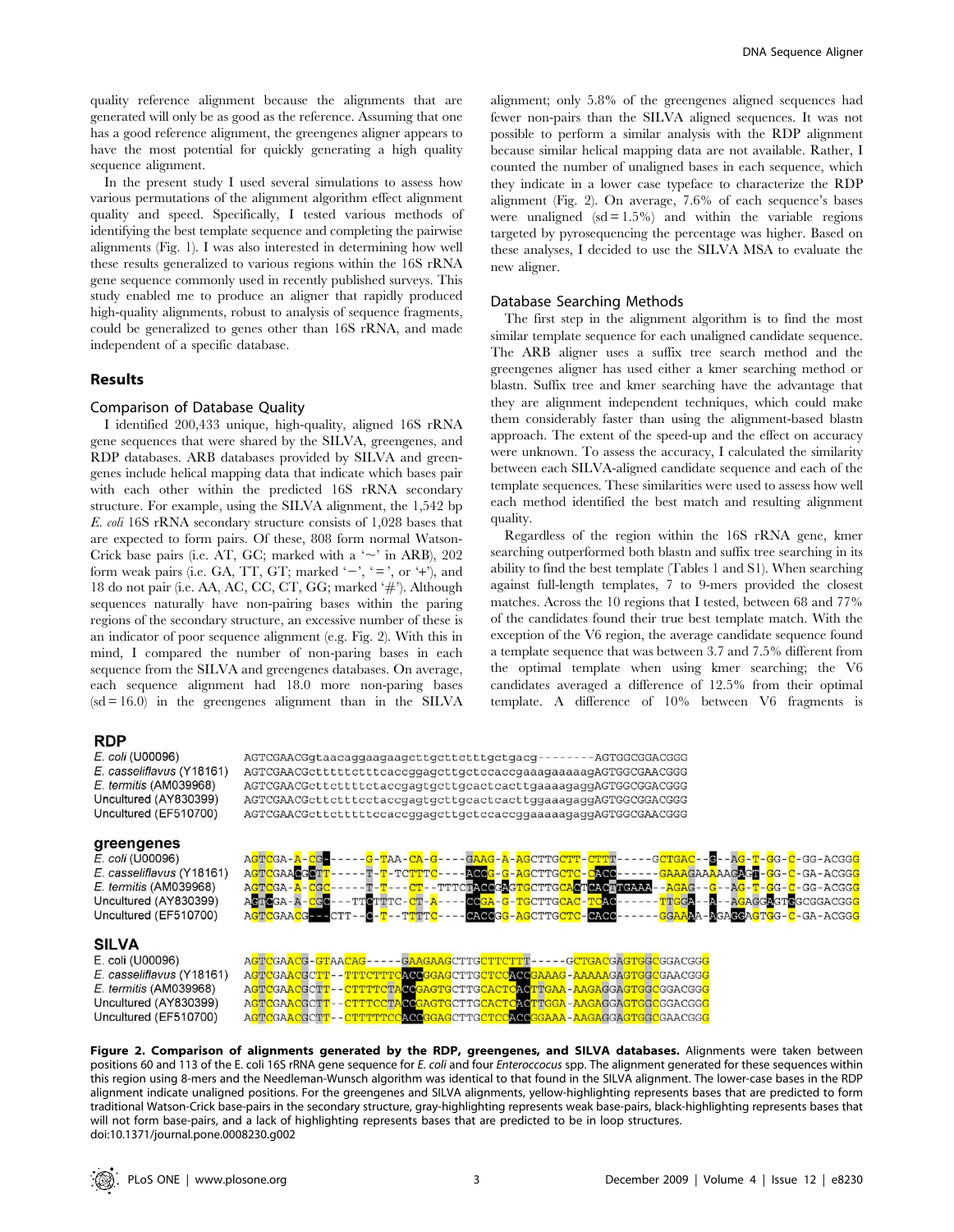Table 1. Comparison of search methods when using the V2 and V19 candidate sequences and full-length template sequences.<sup>a</sup>

| Region         | Method          | <b>Speed</b><br>(seqs/s) | % Correct template % Asimilarity (sd) <sup>b</sup> |             |
|----------------|-----------------|--------------------------|----------------------------------------------------|-------------|
| V <sub>2</sub> | 5-mers          | 118                      | 50.6                                               | 11.7(12.8)  |
|                | 6-mers          | 180                      | 68.3                                               | 7.2(11.2)   |
|                | 7-mers          | 280                      | 72.6                                               | 6.1(10.6)   |
|                | 8-mers          | 225                      | 72.7                                               | 6.1(10.5)   |
|                | 9-mers          | 202                      | 72.4                                               | 6.1(10.5)   |
|                | 10-mers         | 104                      | 71.7                                               | 6.3(10.6)   |
|                | Suffix tree 5.5 |                          | 39.4                                               | 15.3 (13.6) |
|                | blastn          | 8.8                      | 49.0                                               | 13.0 (13.8) |
| V19            | 5-mers          | 37                       | 54.9                                               | 8.3(10.0)   |
|                | 6-mers          | 34                       | 72.0                                               | 5.0(8.5)    |
|                | 7-mers          | 41                       | 74.6                                               | 4.5(8.2)    |
|                | 8-mers          | 49                       | 74.6                                               | 4.5(8.2)    |
|                | 9-mers          | 52                       | 74.1                                               | 4.6(8.3)    |
|                | 10-mers         | 43                       | 73.4                                               | 4.7(8.4)    |
|                | Suffix tree 1.9 |                          | 62.3                                               | 7.2(9.9)    |
|                | blastn          | 0.7                      | 63.4                                               | 6.8(9.6)    |

<sup>a</sup>Data for the other regions and comparisons to region specific template sequences are provided in Tables S1 and S2.

<sup>b</sup>The average percentage difference in similarity between the correct template and the actual template returned by the search method for each candidate sequence. Smaller values indicate that more similar sequences were identified. Values in parentheses represent the standard deviation.

doi:10.1371/journal.pone.0008230.t001

comparable to a 3% difference over the full length of the gene (unpublished data); therefore a 12.5% difference is not out of line. The suffix tree searches only found the best template sequence for 25–62% of the candidate sequences. With the exception of the V6 region, the average candidate sequence found a template sequence that was between 7 and 17% different from the optimal template when using suffix tree searching; the V6 candidates averaged a difference of 37% from their optimal template. Using blastn, I found that for every region except the V14 and V19, many candidate sequences could not find a significant match to the template database (Table 2). For example, 106 (0.06%) of the V2 and 64,389 (35%) of the V6 candidates could not find a significant match. Although this may be due to the use of a large blastn word size, more sensitive searches with smaller word sizes became to slow to be practical. The blastn approach found the best template for between 17 and 63% of the candidate sequences in each region.

With respect to the time required for each approach, kmer searching outperformed the other methods regardless of the region being investigated (Table 1 and S1). In general kmer sizes of 7 or 8 were typically the fastest. Also, speed scaled with the candidate sequence length. For example, approximately 1,490 V6, 192 V23, and 52 V19 candidates sequences could be searched per second. Suffix tree searching required between 25 and 65 times longer than kmer searching. Blastn searches required between 25 and 70 times longer than kmer searching. While these speeds are implementation-dependent, the stark differences in speed and quality indicate that kmer searching was superior to other methods. While slight improvements are possible by tailoring the kmer size to the region or specific gene of interest, in general, 8Table 2. Number of candidate sequences that did not yield a significant blast match against the full-length or region-specific template databases.

| Region          | <b>Total Candidate Segs.</b> | <b>Template type</b> | Count        | %         |
|-----------------|------------------------------|----------------------|--------------|-----------|
| V19             | 186,206                      | Full-length          | $\mathbf{0}$ | 0.00      |
|                 |                              | Region-specific      | <b>NA</b>    | <b>NA</b> |
| V14             | 139,987                      | Full-length          | $\Omega$     | 0.00      |
|                 |                              | Region-specific      | 0            | 0.00      |
| V <sub>12</sub> | 139,987                      | Full-length          | 12           | 0.01      |
|                 |                              | Region-specific      | 12           | 0.01      |
| V <sub>2</sub>  | 186,206                      | Full-length          | 106          | 0.06      |
|                 |                              | Region-specific      | 105          | 0.06      |
| V <sub>23</sub> | 186,206                      | Full-length          | 10           | 0.01      |
|                 |                              | Region-specific      | 11           | 0.01      |
| V <sub>3</sub>  | 186,206                      | Full-length          | 432          | 0.23      |
|                 |                              | Region-specific      | 432          | 0.23      |
| V <sub>4</sub>  | 186,206                      | Full-length          | 548          | 0.29      |
|                 |                              | Region-specific      | 546          | 0.29      |
| V <sub>6</sub>  | 186,206                      | Full-length          | 64,389       | 34.6      |
|                 |                              | Region-specific      | 64,089       | 34.4      |
| V89             | 77,685                       | Full-length          | $\mathbf{1}$ | 0.00      |
|                 |                              | Region-specific      | 1            | 0.00      |
| V <sub>9</sub>  | 77,685                       | Full-length          | 14           | 0.02      |
|                 |                              | Region-specific      | 14           | 0.02      |

doi:10.1371/journal.pone.0008230.t002

mers provided the best and fastest alignments for 16S rRNA gene fragment sequences.

I also investigated the effect of using template sequences that corresponded to the region being aligned on whether there was an improvement in accuracy or speed (Table S2). There were no significant improvements in accuracy for any of the methods when using the customized template sequences. The most noticeable effects of shorter templates were the optimal kmer size and speed. For all regions the optimal kmer size decreased from 7 to 9-mers to 5 to 7-mers. Using region-specific template sequences increased the search speed by up to 56%.

#### Pairwise Alignment Methods

I investigated the accuracy and speed of the various alignment methods when the true best template sequence was selected for each candidate sequence (Tables 3 and S3). I tested the Needleman-Wunsch and Gotoh global alignment algorithms, which only differ in the number of parameters they use to penalize gaps. It was expected that Gotoh would be slower, but more accurate than the Needleman-Wunch algorithm because it uses an extra parameter. I also tested blastn, a local alignment method that approximates the Smith-Waterman algorithm [20]. The greengenes aligner currently implements blastn to carryout pairwise alignments. This approach was expected to be the fastest, but perhaps least accurate of the three methods. Furthermore, because it is a local alignment approach, it was expected to trim the ends of sequences that were sufficiently different from their template.

I rewarded matches and penalized mismatches with one point each and varied the gap opening and extension penalties to identify the best alignment conditions. Surprisingly, there was little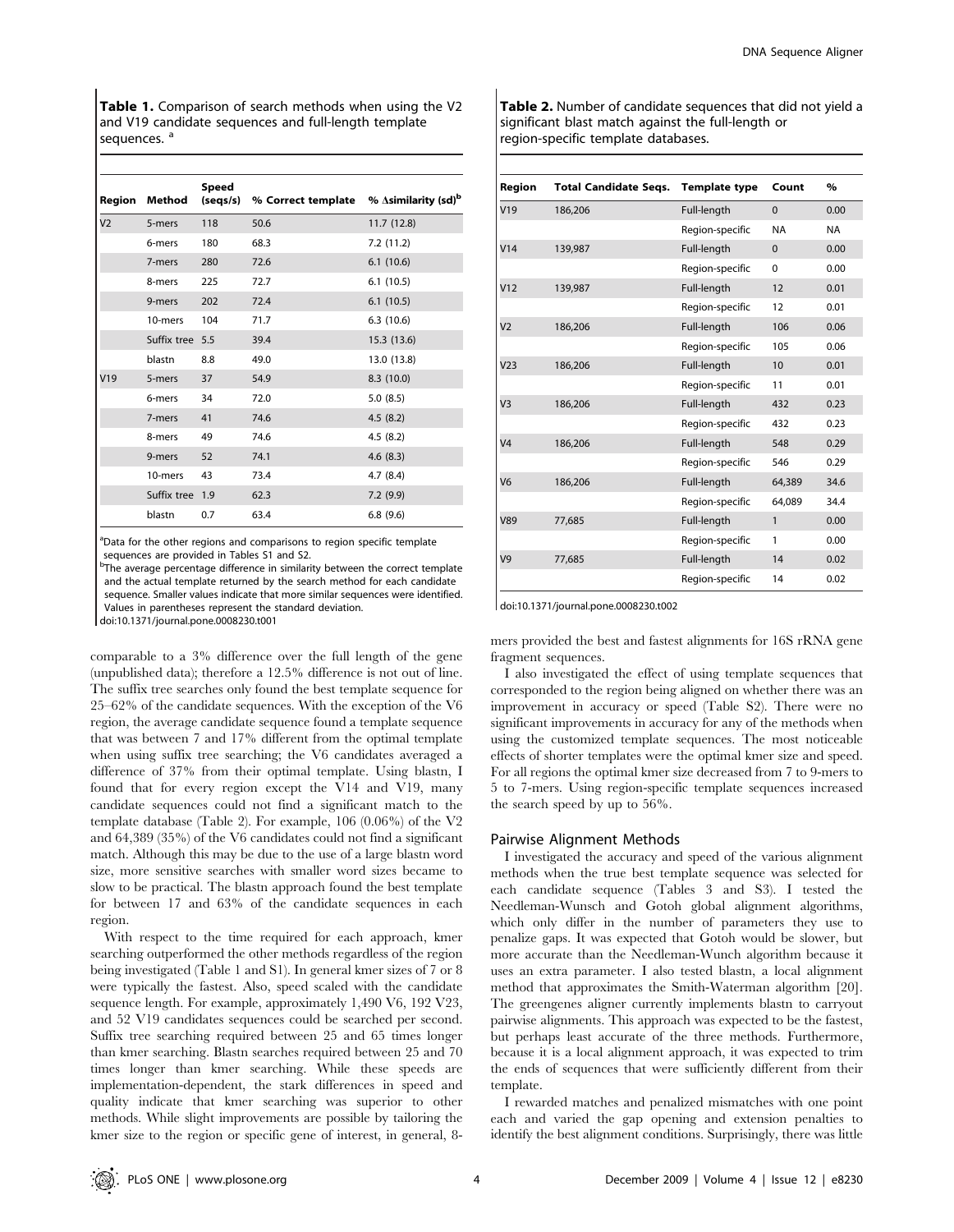Table 3. Summary of alignment improvement for V19 candidate sequences using the blastn, Gotoh, or Needleman-Wunsch pairwise alignment algorithms when the best template was selected for each candidate sequence.<sup>8</sup>

| Alignment<br>method  | Speed<br>(seq/s) | Gap<br>opening | Gap<br>extension | % ∆similarity<br>$(\mathsf{sd})^\mathsf{b}$ |
|----------------------|------------------|----------------|------------------|---------------------------------------------|
| blastn               | $10 - 12$        | 5              | $\overline{2}$   | 0.42(0.89)                                  |
|                      |                  | 4              | $\overline{2}$   | 0.41(0.87)                                  |
|                      |                  | $\overline{3}$ | $\overline{2}$   | 0.42(0.87)                                  |
|                      |                  | $\overline{2}$ | $\overline{2}$   | 0.41(0.82)                                  |
|                      |                  | $\mathbf{1}$   | $\overline{2}$   | 0.43(0.78)                                  |
|                      |                  | $\overline{4}$ | 1                | 0.34(0.68)                                  |
|                      |                  | $\overline{3}$ | $\mathbf{1}$     | 0.36(0.68)                                  |
|                      |                  | $\overline{2}$ | 1                | 0.39(0.69)                                  |
| Gotoh                | $15 - 17$        | 5              | $\overline{2}$   | 0.23(0.44)                                  |
|                      |                  | $\overline{4}$ | $\overline{2}$   | 0.24(0.45)                                  |
|                      |                  | $\overline{3}$ | $\overline{2}$   | 0.27(0.48)                                  |
|                      |                  | $\overline{2}$ | $\overline{2}$   | 0.29(0.49)                                  |
|                      |                  | $\mathbf{1}$   | $\overline{2}$   | 0.34(0.55)                                  |
|                      |                  | 4              | 1                | 0.25(0.45)                                  |
|                      |                  | $\overline{3}$ | $\mathbf{1}$     | 0.29(0.49)                                  |
|                      |                  | $\overline{2}$ | 1                | 0.32(0.52)                                  |
|                      |                  | $\mathbf{1}$   | $\mathbf{1}$     | 0.41(0.61)                                  |
| Needleman-<br>Wunsch | $21 - 24$        | 5              | <b>NA</b>        | 0.27(0.49)                                  |
|                      |                  | $\overline{4}$ | <b>NA</b>        | 0.30(0.51)                                  |
|                      |                  | 3              | <b>NA</b>        | 0.34(0.55)                                  |
|                      |                  | $\overline{2}$ | <b>NA</b>        | 0.42(0.62)                                  |
|                      |                  | 1              | <b>NA</b>        | 0.38(0.60)                                  |

<sup>a</sup>Data for the other regions and comparisons to region specific template sequences are provided in Tables S3 and S4.

<sup>b</sup>The average percentage difference in similarity between the template sequence and the SILVA aligned candidate sequence and the difference in similarity between the template sequence and the candidate sequence aligned by the different implementations. Positive values indicate the candidate alignment is more similar to the template sequence and negative values are less similar. Values in parentheses indicate the standard deviation. bblastn does not permit these gap penalties when using a match reward and mismatch penalty of 1 and the Needleman-Wunsch algorithm only takes one gap penalty parameter.

doi:10.1371/journal.pone.0008230.t003

variation in alignment quality regardless of the algorithm or conditions selected (Tables 3 and S3). With the exception of the V6 region, the realigned candidate sequences were, on average, 0.04–0.66 percentage points more similar to the template sequence than the SILVA-aligned candidate sequences regardless of the algorithm or penalties employed. For the V6 region, blastn produced alignments that were 1.64–1.85 percentage points worse; however the Needleman-Wunsch and Gotoh algorithms produced alignments that were 0.30 to 0.63 percentage points better. Although the effects of the different penalty schemes were minimal, the best alignments were produced using the Needleman-Wunsch algorithm with a gap penalty of 2 for all regions except the V6, which had an optimal gap penalty of 1. As expected, the blastn algorithm tended to truncate the candidate sequence alignment more frequently than the global alignment algorithms. For example, the optimal alignment conditions for the V6 region aligned each of the candidate sequences completely. In contrast, the optimal blastn condition aligned an average of 95.4% of each sequence  $(s.d. = 18.7\%)$ .

Universally, the Needleman-Wunsch algorithm was the fastest of the three methods followed by the Gotoh and blastn approaches. My implementation of the Needleman-Wunsch algorithm aligned between 21 and 73 sequences per second. Similar to the kmer searching implementation, these speeds were affected by candidate sequence length. Using region specific template sequences had no significant effect on alignment quality but increased the pairwise alignment speed by up to 116% (Table S4).

#### Assessing the Overall Algorithm

The data in Tables 1, S1, and S2 indicated that the various search methods did not necessarily identify the best template sequence. Yet in the second set of simulations, I used the true best template to investigate the various alignment options and found that the alignments were as good as the SILVA alignments (Tables 2, S3, and S4). In the next set of simulations, I selected the best kmer size and alignment parameters for each region to evaluate the overall process (Table 4). On average the resulting alignments were between 0.61% worse and 0.34% better than the alignments generated by SILVA when using full-length template sequences. Although speed was affected by candidate sequence length, between 18 and 78 sequences were aligned per second. When using the region-specific template sequences, the alignments were between 0.07% worse and 0.40% better than the alignments generated by SILVA. The region-specific templates increased the overall alignment speed so that between 37 and 145 sequences were aligned per second.

#### Effect of Full-Length Alignment Length

This study used a 50,000-column MSA alignment for a gene that is approximately 1,500-bp long. In comparison, the greengenes alignment has 7,682 columns. The extended SILVA alignment has been justified by a desire to include archaeal 16S rRNA and eukaryotic 18S rRNA gene sequences as well as to provide sufficient padding for new sequences that may have long insertions. To simulate a greengenes-like alignment, I removed any column from the SILVA alignment only contained gap characters. This produced a 6,806-column alignment. Using the transformed template alignment sequences, I found that the alignment quality did not vary considerably from the results obtained with the 50,000-column MSA (Table 4). Furthermore, although the same number of bases were represented in each sequence, the speeds observed using vertical gap-filtered MSA were up to 160% faster than using the full 50,000 character alignment.

#### Comparison to the Greengenes Implementations

I implemented the approaches that have been used by greengenes to assess the sensitivity of the overall algorithm. Using the original approach of employing 7-mer searching combined with blast alignments I found that with the exception of the V6 region, the alignments were between 0.19% worse and 0.36% better than the SILVA alignments (Table 5). These values are somewhat deceiving as I found that, with the exception of the V6 region, between 0.8 and 4.8% of the sequence in each region had less than 95% of its bases aligned. This version of the algorithm aligned between 15 and 25 sequences per second. Although this is considerably slower than what I observed using with the optimal conditions it is considerably faster than the 10 sequences per minute (i.e. 0.17 sequences per second) that was described previously [19]. To mimic the current greengenes implementation, I used blastn to find the closest match. This slightly improved the overall alignments over the original greengenes implementation so that, with the exception of the V6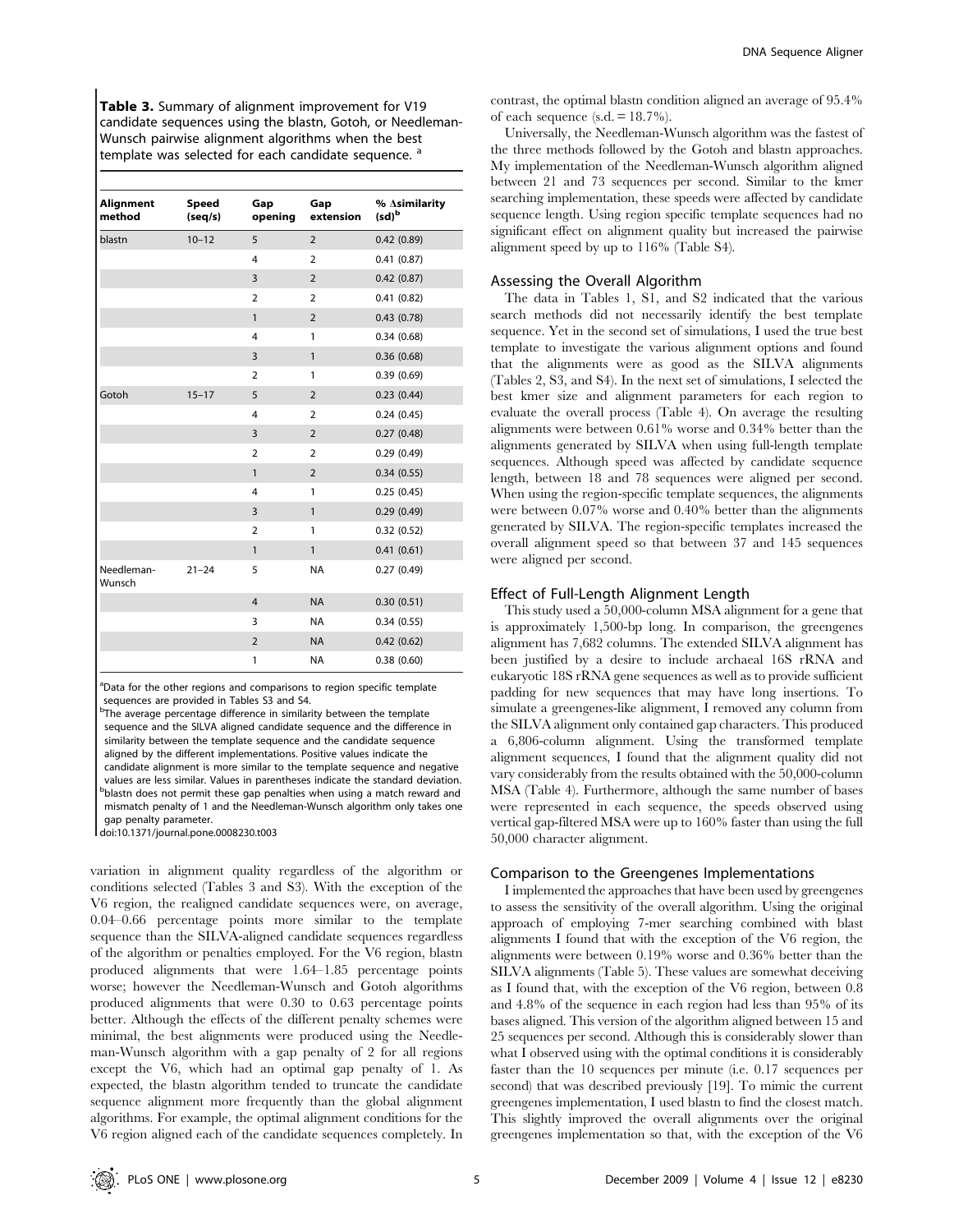Table 4. Analysis of optimal alignment settings for each variable region when using full-length, region specific, and vertical-gap filtered full-length template sequences.

| Region          | <b>Template</b><br>sequences | Speed<br>(segs/s) | % ∆similarity<br>$(\mathsf{sd})^a$ | $\%$<br>Trimmed <sup>b</sup> |
|-----------------|------------------------------|-------------------|------------------------------------|------------------------------|
| V19             | Full-length                  | 18                | 0.34(0.64)                         | 0.17                         |
|                 | Region-specific              | <b>NA</b>         | NA                                 | NA                           |
|                 | Vertical-gap filtered        | 22                | 0.34(0.65)                         | 0.17                         |
| V14             | Full-length                  | 31                | 0.30(0.84)                         | 0.20                         |
|                 | Region-specific              | 37                | 0.31(0.83)                         | 0.20                         |
|                 | Vertical-gap filtered        | 41                | 0.29(0.84)                         | 0.20                         |
| V12             | Full-length                  | 51                | 0.29(1.59)                         | 0.29                         |
|                 | Region-specific              | 79                | 0.40(1.52)                         | 0.26                         |
|                 | Vertical-gap filtered        | 88                | 0.32(1.57)                         | 0.27                         |
| V <sub>2</sub>  | Full-length                  | 58                | $-0.09(1.23)$                      | 0.02                         |
|                 | Region-specific              | 100               | $-0.01(1.16)$                      | 0.10                         |
|                 | Vertical-gap filtered        | 105               | $-0.09(1.23)$                      | 0.02                         |
| V <sub>23</sub> | Full-length                  | 43                | 0.07(0.91)                         | 0.02                         |
|                 | Region-specific              | 64                | 0.14(0.86)                         | 0.23                         |
|                 | Vertical-gap filtered        | 65                | 0.07(0.91)                         | 0.02                         |
| V3              | Full-length                  | 69                | $-0.18(1.50)$                      | 0.00                         |
|                 | Region-specific              | 122               | $-0.06(1.35)$                      | 0.27                         |
|                 | Vertical-gap filtered        | 151               | $-0.16(1.49)$                      | 0.00                         |
| V <sub>4</sub>  | Full-length                  | 61                | $-0.19(1.00)$                      | 0.00                         |
|                 | Region-specific              | 100               | $-0.07(0.75)$                      | 0.00                         |
|                 | Vertical-gap filtered        | 109               | $-0.19(1.00)$                      | 0.00                         |
| V <sub>6</sub>  | Full-length                  | 78                | $-0.61(3.63)$                      | 0.02                         |
|                 | Region-specific              | 145               | $-0.02$ (2.92)                     | 0.44                         |
|                 | Vertical-gap filtered        | 204               | $-0.64(3.66)$                      | 0.02                         |
| V89             | Full-length                  | 45                | 0.09(0.78)                         | 0.13                         |
|                 | Region-specific              | 70                | 0.12(0.75)                         | 0.12                         |
|                 | Vertical-gap filtered        | 64                | 0.09(0.78)                         | 0.13                         |
| V9              | Full-length                  | 61                | 0.01(1.24)                         | 0.21                         |
|                 | Region-specific              | 100               | 0.08(1.14)                         | 0.17                         |
|                 | Vertical-gap filtered        | 102               | 0.01(1.24)                         | 0.21                         |

<sup>a</sup>See description for Table 3.

<sup>b</sup>The percentage of sequences where less than 95% of the bases were aligned to the template sequence.

doi:10.1371/journal.pone.0008230.t004

region, the average alignment was between 0.27% worse and 0.69% better than the SILVA alignments. Again, these values are deceiving, as between 1.1 and 5.4% of the sequences had fewer than 95% of their bases aligned in each sequence. The greengenes aligner approach suffered when aligning the V6 region because of is dependence on blastn. When using 7-mers and blastn the candidate sequences averaged  $4.6\%$  (s.d. = 19.5%) worse than the SILVA candidate sequences and more than 18.0% of the sequences had less than 95% of its bases aligned. Considering 35% of the V6 candidate sequences could not be matched to a template via blastn, the current greengenes implementation was ineffective.

#### **Discussion**

A critical step in analyzing DNA sequences generated from community surveys is generating a MSA. Here I described and Table 5. Analysis of two versions of the greengenes aligner when aligning various regions to full-length SILVA-aligned template sequences.

| Region          | greengenes<br>version | <b>Speed</b><br>(seqs/s) | % ∆similarity<br>$(sd)^a$ | $\%$<br>Trimmed <sup>b</sup> |
|-----------------|-----------------------|--------------------------|---------------------------|------------------------------|
| V19             | Original <sup>c</sup> | 15                       | 0.31(0.83)                | 3.09                         |
|                 | Current <sup>d</sup>  | 0.6                      | 0.37(0.82)                | 3.06                         |
| V14             | Original              | 18                       | 0.26(1.19)                | 4.82                         |
|                 | Current               | 1.5                      | 0.39(1.14)                | 4.27                         |
| V <sub>12</sub> | Original              | 18                       | 0.36(4.51)                | 4.51                         |
|                 | Current               | 4.5                      | 0.69(2.73)                | 5.40                         |
| V <sub>2</sub>  | Original              | 19                       | $-0.09(0.91)$             | 0.91                         |
|                 | Current               | 5.0                      | 0.27(2.77)                | 2.04                         |
| V <sub>23</sub> | Original              | 17                       | 0.07(1.15)                | 2.16                         |
|                 | Current               | 2.2                      | 0.25(1.27)                | 2.08                         |
| V <sub>3</sub>  | Original              | 20                       | $-0.02$ (1.85)            | 2.18                         |
|                 | Current               | 7.3                      | 0.00(4.41)                | 2.52                         |
| V <sub>4</sub>  | Original              | 19                       | $-0.19(1.03)$             | 0.77                         |
|                 | Current               | 5.9                      | $-0.27(4.44)$             | 1.10                         |
| V <sub>6</sub>  | Original              | 26                       | $-4.58(19.5)$             | 18.0                         |
|                 | Current               | 12                       | $-28.4(39.9)$             | 37.7                         |
| V89             | Original              | 20                       | 0.14(1.07)                | 1.99                         |
|                 | Current               | 2.0                      | 0.27(1.08)                | 1.96                         |
| V <sub>9</sub>  | Original              | 21                       | 0.16(1.76)                | 2.09                         |
|                 | Current               | 3.0                      | 0.29(1.99)                | 1.82                         |

<sup>a, b</sup>See descriptions for Table 4.

Searching with 7-mers and using blastn to align.

dSearching and aligning with blastn.

doi:10.1371/journal.pone.0008230.t005

validated a variation of the greengenes and SILVA aligners and showed that this aligner quickly generates a high-quality alignment. Also, although investigators are encouraged to perform similar types of experiments to optimize the alignment conditions for their region of interest, the kmer search and Needlema-Wunsch alignment approach was robust to perturbations in their settings. Interestingly, whereas other aligners appear to use multiple template sequences to align one candidate sequence, this alignment algorithm only requires one reference sequence per candidate sequence and does require explicit knowledge of the 16S rRNA secondary structure.

An important consideration in selecting a reference alignment is its underlying quality, yet manually curating a reference alignment is a tedious and painstaking process. It is a common practice to mask hypervariable regions when generating a deep-level phylogeny [21]. Such a practice enables one to ignore the alignment of the masked out regions, which is typically where the problematic areas are located. However, when assigning sequences to OTUs or using phylogenies for community-based hypothesis tests, the fine level of detail contained within these variable regions is significant and should not be removed. The original Lane mask removes, on average, 14% of the bases from a full-length sequence alignment of  $E.$  coli's full-length 16S rRNA gene [21]. Considering the typical pyrosequencing-based study focuses on these variable regions and the sequence reads generated by pyrosequencing tend to be shorter than 250 bp, it is important that these regions not be discarded. While some have mistakenly used such masks prior to performing other analyses [4,6,22–25], a better practice would be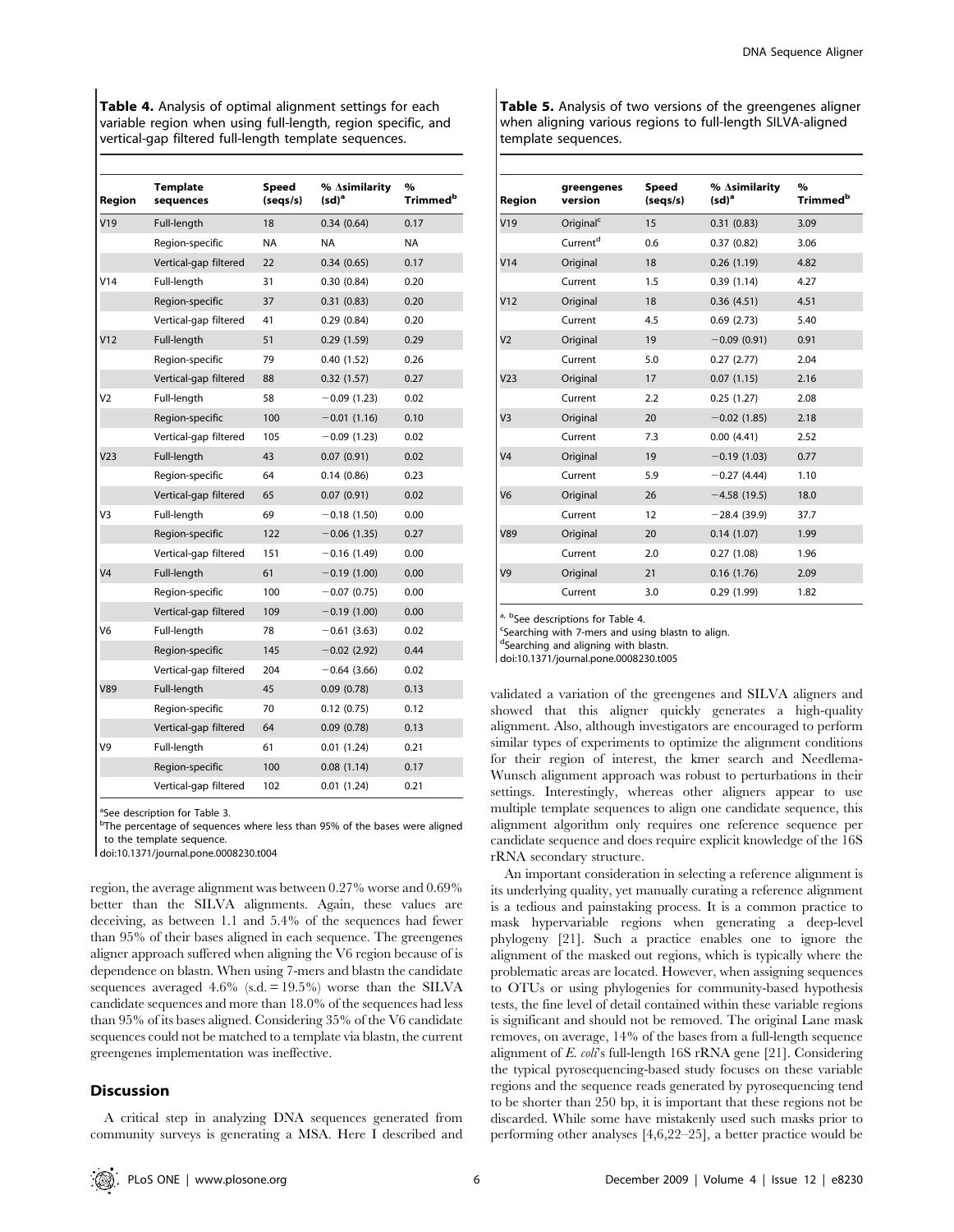to manually curate the reference alignment in these regions and to include all of the data. Ultimately, the quality of an alignment will only be as good as reference alignment, regardless of the algorithm.

Because this aligner is not tied to a particular database alignment, this aligner can be used with any reference aligner whether the DNA represent rRNA genes or protein coding genes [e.g. 26]. The first step in such an analysis is to generate a de novo multiple sequence alignment using software such as Clustal, MUSCLE, or MAFFT. Second, the new reference alignment should be curated to insure positional homology across the alignment. Third, unaligned sequences could then be aligned to the reference alignment using a variety of parameters. Finally, manual inspection of the newly aligned sequences should reveal the optimal parameters. Considering the general lack of sensitivity of the method to variations in the various parameters it is likely that the parameters described here will work for other genes.

As microbial ecologists continue to generate massive data sets, it is important to continually refine and validate every step in the analysis pipeline. Central to this ideal is the availability of open source software and peer-reviewed methods. The combined generation of a fast, parallelized, open source, and flexible aligner with the simulations performed in this study demonstrate that this tool will be a valuable contribution to future investigations.

#### Methods

# Selection of Sequences Used in Analysis

I obtained the SSURef (Release 96) alignment from the SILVA database on October 14, 2008, which contained 271,543 bacterial 16S rRNA gene sequences longer than 1,200 bp. Aligned sequences were downloaded from the greengene and RDP databases on November 16, 2008. The SILVA database was selected because it was the longest and visual inspection of the alignment suggested that it had the highest overall quality (Fig. 2). Using ARB, I removed any sequence that affiliated with mitochondria or chloroplasts or were flagged as being of poor alignments, having more than five ambiguous bases, or appearing chimeric. This screen resulted in a collection of 243,472 highquality aligned sequences. I dereplicated these sequences to obtain 222,086 unique sequences. Finally, I cross-matched accessions between the SILVA, greengenes, and RDP databases to obtain a collection of 200,433 sequences.

Because the SILVA reference alignment (i.e. the SEED) is not publicly available, I attempted to replicate the SEED database. First, I parsed the 200,433 sequences to identify those sequences that had an alignment quality score (i.e. ARB database field 'align\_quality\_slv') of 100. Next, I identified those sequences in this pool that started by E. coli position 28 and ended after position 1491. Sequences beginning before or ending after these coordinates were trimmed. The resulting collection of 14,227 sequences represented my full-length template database. The other 186,206 sequences represented the candidate sequence collection.

# Generation of Region Specific Datasets

I selected 10 regions within the 16S rRNA gene for my simulations. While maintaining the overall 50,000-character alignment, I excised regions V19 (E. coli positions 28–1491), V12 (28–337), V14 (28–784), V2 (100–337), V23 (100–514), V3 (357– 514), V4 (578–784), V6 (986–1045), V89 (1100–1491), and V9 (1300–1491). There were 186,206 candidate sequences for analyzing the V19, V2, V23, V3, V4, and V6 datasets. Because not all sequences extended through the first and ninth variable regions, I further screened these sequences to generate a collection of 139,987 candidate sequences for analyzing the V12 and V14 datasets and a collection of 77,685 sequences for the V89 and V9 datasets. These regions were selected because they are tractable by Sanger (V19, V14), 454 GS-FLX (V2, V3, V4, V6, V9), 454 Titanium (V12, V23, V89), and Illumina (V3, V6) sequencing technologies. Many of these regions have also been used in published studies: V19 [e.g. 2], V14 [e.g. 1], V2 [e.g. 4], V3 [e.g. 27], V4 [15], V6 [e.g. 3], and V9 [e.g. 28]. Considering there are myriad permutations of these regions, these provided a generous coverage of the 16S rRNA gene.

#### Permutations of the Greengenes Search Step

I tested three search options: blastn, kmer searching, and suffix tree searching (Fig. 1). First, I used blastn as made available from NCBI with a word size of 28, match reward of 1, mismatch penalty of -1. These settings are comparable to those used in megablast and were needed to make the search times competitive with the other methods. Other parameters used for the blast included returning one result in the tabular format  $(-b \ 1 -m \ 8)$ . Second, I used kmer searching with word sizes ranging between 5 and 10; smaller and larger words did not improve the searches and were considerably slower. The kmer-searching algorithm involved generating a lookup table where the keys in the table corresponded to all possible  $4^K$  kmers. These keys pointed to a list of template sequence identifiers. Next, the software identified all possible kmers for a candidate sequence and counts the number of kmers each template sequence shares with the candidate sequence. An analogous procedure is used in the initial steps of the MUSCLE algorithm [9]. The template with the most kmers in common was then used for further analysis. Third, I generated a suffix tree for each template sequence [29]. Using the string-to-string blockmove algorithm I identified the template suffix tree that broke the candidate sequence into the fewest suffix sequences [30].

# Permutations of the Greengenes Pairwise Alignment Step

I tested three pairwise alignment methods: blastn [20] and the Needleman-Wunsch [31] and Gotoh [32,33] global alignment algorithms (Fig. 1). While my implementation of the aligner permits changing the match and mismatch scores, I chose to use +1 and -1 in all simulations. I used combinations of gap opening penalties of 5, 4, 3, 2, and 1 with gap extension penalties of 2 and 1. These values were selected to overlap as much as possible with the combinations that are implemented in the nucleotide-based BLAST program. The bl2seq BLAST program was used to obtain pairwise alignments using BLAST with the default word size of 11 (-W 11). To improve the Needleman-Wunsch and Gotoh alignments at the ends of sequences that do not fully overlap, I followed the end-space free variant algorithm described by Gusfield [34].

#### Benchmarking of Methods

To assess the ability of each method to properly identify the correct reference sequence, I calculated the raw similarity between each candidate sequence and all template sequences. In these similarity calculations, the comparison of a gap with a base is counted as a mismatch and the comparison between a pair of gaps does not factor into the calculation. These similarity scores were calculated for each region under consideration because the template for a candidate fragment would not necessarily be the same as the template for the full-length candidate sequence. The template sequence that was most similar to the candidate sequence was considered the true best template sequence.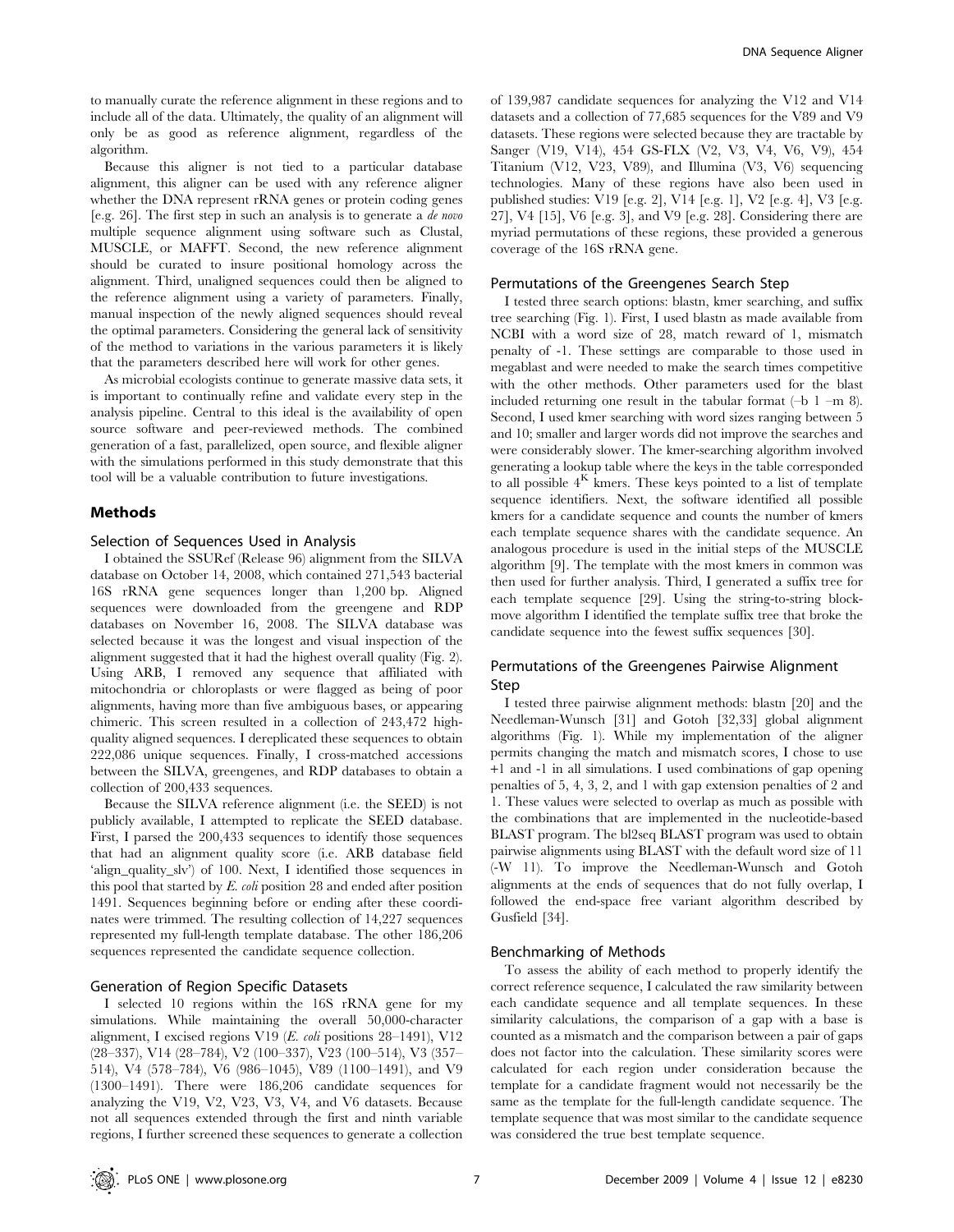All simulations were run on a MacPro computer with 9 GB 667 MHz DDR<sub>2</sub> RAM and 2×3 GHz Dual-Core Intel Xenon processors. To insure that each analysis was running at optimal speed, I only used 3 processors at a time and each analysis only used one processor. At no time did RAM utilization approach 9 GB. All source code was written in C++ and compiled using the – O3 compiler optimization flag.

#### Availability of Software

The aligner described here is freely available and provided within the mothur software package as source code or as a Windows executable (http://www.mothur.org) [35]. The defaults within mothur include using kmer searching with a word size of 8 and using the Needleman-Wunsch algorithm for pairwise alignments with a gap penalty of  $-2$ ; however, all of the methods can be selected by users with the ability to modify any of the match and mismatch scores and gap penalties. Although not used in this study, the mothur implementation enables users to use multiple processors to accelerate the alignment. The mothur implementation requires that the user input FASTA-formatted files containing their candidate sequences and template database. Example template databases, including the one used in this study, are available from the mothur website.

#### Supporting Information

Table S1 Comparison of search methods when using various regions extracted from candidate sequences and full-length template sequences.

Found at: doi:10.1371/journal.pone.0008230.s001 (0.07 MB PDF)

#### References

- 1. Schloss PD, Handelsman J (2006) Toward a census of bacteria in soil. PLoS Comp Biol 2: e92.
- 2. Eckburg PB, Bik EM, Bernstein CN, Purdom E, Dethlefsen L, et al. (2005) Diversity of the human intestinal microbial flora. Science 308: 1635–1638.
- 3. Sogin ML, Morrison HG, Huber JA, Welch DM, Huse SM, et al. (2006) Microbial diversity in the deep sea and the underexplored ''rare biosphere''. Proc Natl Acad Sci U S A 103: 12115–12120.
- 4. Turnbaugh PJ, Hamady M, Yatsunenko T, Cantarel BL, Duncan A, et al. (2009) A core gut microbiome in obese and lean twins. Nature 457: 480–484.
- 5. Schloss PD, Handelsman J (2005) Introducing DOTUR, a computer program for defining operational taxonomic units and estimating species richness. Appl Environ Microbiol 71: 1501–1506.
- 6. Fierer N, Hamady M, Lauber CL, Knight R (2008) The influence of sex, handedness, and washing on the diversity of hand surface bacteria. Proc Natl Acad Sci U S A 105: 17994–17999.
- 7. Chenna R, Sugawara H, Koike T, Lopez R, Gibson TJ, et al. (2003) Multiple sequence alignment with the Clustal series of programs. Nucleic Acids Res 31: 3497–3500.
- 8. Katoh K, Asimenos G, Toh H (2009) Multiple alignment of DNA sequences with MAFFT. Methods Mol Biol 537: 39–64.
- 9. Edgar RC (2004) MUSCLE: a multiple sequence alignment method with reduced time and space complexity. BMC Bioinformatics 5: 113.
- 10. Huber JA, Mark Welch DB, Morrison HG, Huse SM, Neal PR, et al. (2007) Microbial population structures in the deep marine biosphere. Science 318: 97–100.
- 11. Antonopoulos DA, Huse SM, Morrison HG, Schmidt TM, Sogin ML, et al. (2009) Reproducible community dynamics of the gastrointestinal microbiota following antibiotic perturbation. Infect Immun 77: 2367–2375.
- 12. Sun Y, Cai Y, Liu L, Yu F, Farrell ML, et al. (2009) ESPRIT: estimating species richness using large collections of 16S rRNA pyrosequences. Nucleic Acids Res 37: e76.
- 13. Gardner PP, Wilm A, Washietl S (2005) A benchmark of multiple sequence alignment programs upon structural RNAs. Nucleic Acids Res 33: 2433–2439.
- 14. Nawrocki EP, Kolbe DL, Eddy SR (2009) Infernal 1.0: inference of RNA alignments. Bioinformatics 25: 1335–1337.
- 15. Cole JR, Wang Q, Cardenas E, Fish J, Chai B, et al. (2009) The Ribosomal Database Project: improved alignments and new tools for rRNA analysis. Nucleic Acids Res 37: D141–145.
- 16. Ludwig W, Strunk O, Westram R, Richter L, Meier H, et al. (2004) ARB: A software environment for sequence data. Nucleic Acids Res 32: 1363–1371.

Table S2 Comparison of search methods when using various regions extracted from candidate sequences and region-specific template sequences.

Found at: doi:10.1371/journal.pone.0008230.s002 (0.06 MB PDF)

Table S3 Summary of alignment improvement for various regions extracted from candidate sequences using the blastn, Gotoh, or Needleman-Wunsch pairwise alignment algorithms when the best full-length template was selected for each candidate sequence.

Found at: doi:10.1371/journal.pone.0008230.s003 (0.11 MB PDF)

Table S4 Summary of alignment improvement for various regions extracted from candidate sequences using the blastn, Gotoh, or Needleman-Wunsch pairwise alignment algorithms when the best region-specific template was selected for each candidate sequence.

Found at: doi:10.1371/journal.pone.0008230.s004 (0.10 MB PDF)

#### Acknowledgments

I thank Sarah Westcott for helping to incorporate my original source code for the aligner into mothur and the numerous mothur users who have helped to test the aligner software.

#### Author Contributions

Conceived and designed the experiments: PS. Performed the experiments: PS. Analyzed the data: PS. Contributed reagents/materials/analysis tools: PS. Wrote the paper: PS.

- 17. Pruesse E, Quast C, Knittel K, Fuchs BM, Ludwig W, et al. (2007) SILVA: a comprehensive online resource for quality checked and aligned ribosomal RNA sequence data compatible with ARB. Nucleic Acids Res 35: 7188–7196.
- 18. DeSantis TZ, Hugenholtz P, Larsen N, Rojas M, Brodie EL, et al. (2006) Greengenes, a chimera-checked 16S rRNA gene database and workbench compatible with ARB. Appl Environ Microbiol 72: 5069–5072.
- 19. DeSantis TZ Jr, Hugenholtz P, Keller K, Brodie EL, Larsen N, et al. (2006) NAST: a multiple sequence alignment server for comparative analysis of 16S rRNA genes. Nucleic Acids Res 34: W394–399.
- 20. Altschul SF, Madden TL, Schaffer AA, Zhang J, Zhang Z, et al. (1997) Gapped BLAST and PSI-BLAST: a new generation of protein database search programs. Nucleic Acids Res 25: 3389–3402.
- 21. Lane DJ (1991) 16S/23S rRNA sequencing. In: Stackebrandt E, Goodfellow M, eds. Nucleic Acid Techniques in Bacterial Systematics. New York: Wiley. pp 115–175.
- 22. Jones RT, Robeson MS, Lauber CL, Hamady M, Knight R, et al. (2009) A comprehensive survey of soil acidobacterial diversity using pyrosequencing and clone library analyses. ISME J 3: 442–453.
- 23. Lauber CL, Hamady M, Knight R, Fierer N (2009) Pyrosequencing-based assessment of soil pH as a predictor of soil bacterial community structure at the continental scale. Appl Environ Microbiol 75: 5111–5120.
- 24. Bowers RM, Lauber CL, Wiedinmyer C, Hamady M, Hallar AG, et al. (2009) Characterization of airborne microbial communities at a high elevation site and their potential to act as atmospheric ice nuclei. Appl Environ Microbiol 75: 5121–5130.
- 25. Crawford PA, Crowley JR, Sambandam N, Muegge BD, Costello EK, et al. (2009) Regulation of myocardial ketone body metabolism by the gut microbiota during nutrient deprivation. Proc Natl Acad Sci U S A 106: 11276–11281.
- 26. Schellenberg J, Links MG, Hill JE, Dumonceaux TJ, Peters GA, et al. (2009) Pyrosequencing of the chaperonin-60 universal target as a tool for determining microbial community composition. Appl Environ Microbiol 75: 2889–2898.
- 27. Dethlefsen L, Huse S, Sogin ML, Relman DA (2008) The pervasive effects of an antibiotic on the human gut microbiota, as revealed by deep 16S rRNA sequencing. PLoS Biol 6: e280.
- 28. Roesch LFW, Fulthorpe RR, Riva A, Casella G, Hadwin AKM, et al. (2007) Pyrosequencing enumerates and contrasts soil microbial diversity. ISME J 1: 283–290.
- 29. Ukkonen E (1995) Online construction of suffix trees. Algorithmica 14: 249–260.
- 30. Tichy WF (1984) The string-to-string correction problem with block moves. ACM Trans Comput Syst 2: 309–321.